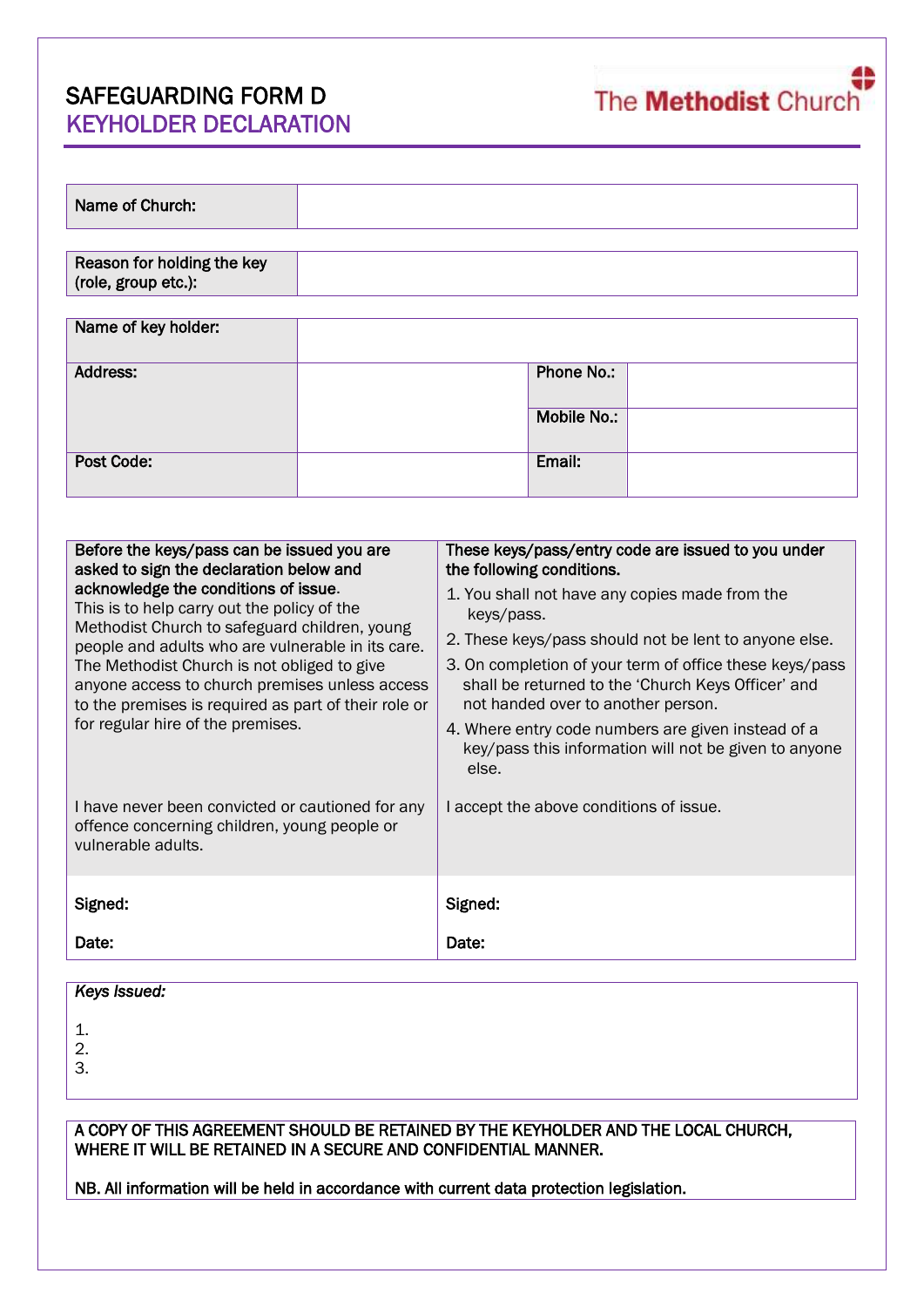



# Keyholder Privacy Notice

## 1. Why have I been given a privacy notice?

You have been given this privacy notice because you have offered to act as a keyholder for [insert] name of church/building]. The Methodist Church is committed to the protection of your rights under the General Data Protection Regulation (GDPR) and the Data Protection Act 2018. This notice will inform you of your rights and provide information about how we hold and use your personal data.

## 2. What is personal data?

This is information, which indirectly or directly allows you to be identified via circumstances or specific details. It may include data such as names, addresses and dates of birth.

#### How do we process your data?

In compliance with the GDPR, the Methodist Church makes the following commitments about the processing of your data:

- Information will not be processed beyond what is necessary for the keyholder activities.
- Data about you will be kept up-to-date and records amended to address factual inaccuracies as soon as possible.
- We will store information securely, with the use of sufficient measures to protect your data from unauthorised access, loss or misuse.
- We will destroy data that is no longer required in a safe and appropriate manner.

We will use your personal data for the following purposes: (Amend or add additional processing activities to fit individual circumstances)

- to maintain an electronic record of those who are willing to act as a keyholder for [insert name of church/building], held by [insert role of person maintaining record]
- to provide contact details of keyholders to parties who may need access to the building including emergency services/maintenance contractors and users of the facilities
- to display keyholder details in the following locations: [add details of location, website or publication, if applicable]
- to inform you of information and updates that may be relevant to your role as keyholder.

#### 3. What is the lawful basis for processing your personal data?

- Processing is necessary for the legitimate interests of the Methodist Church in Britain to enable you to undertake the role of keyholder within the Methodist Church in accordance with safeguarding policy and practice.
- Processing is carried out by a not-for-profit body with a political, philosophical, religious or trade union aim provided:
	- o the processing relates only to members or former members (or those who have regular contact with it in connection with those purposes) and
	- o there is no disclosure to a third party without consent.